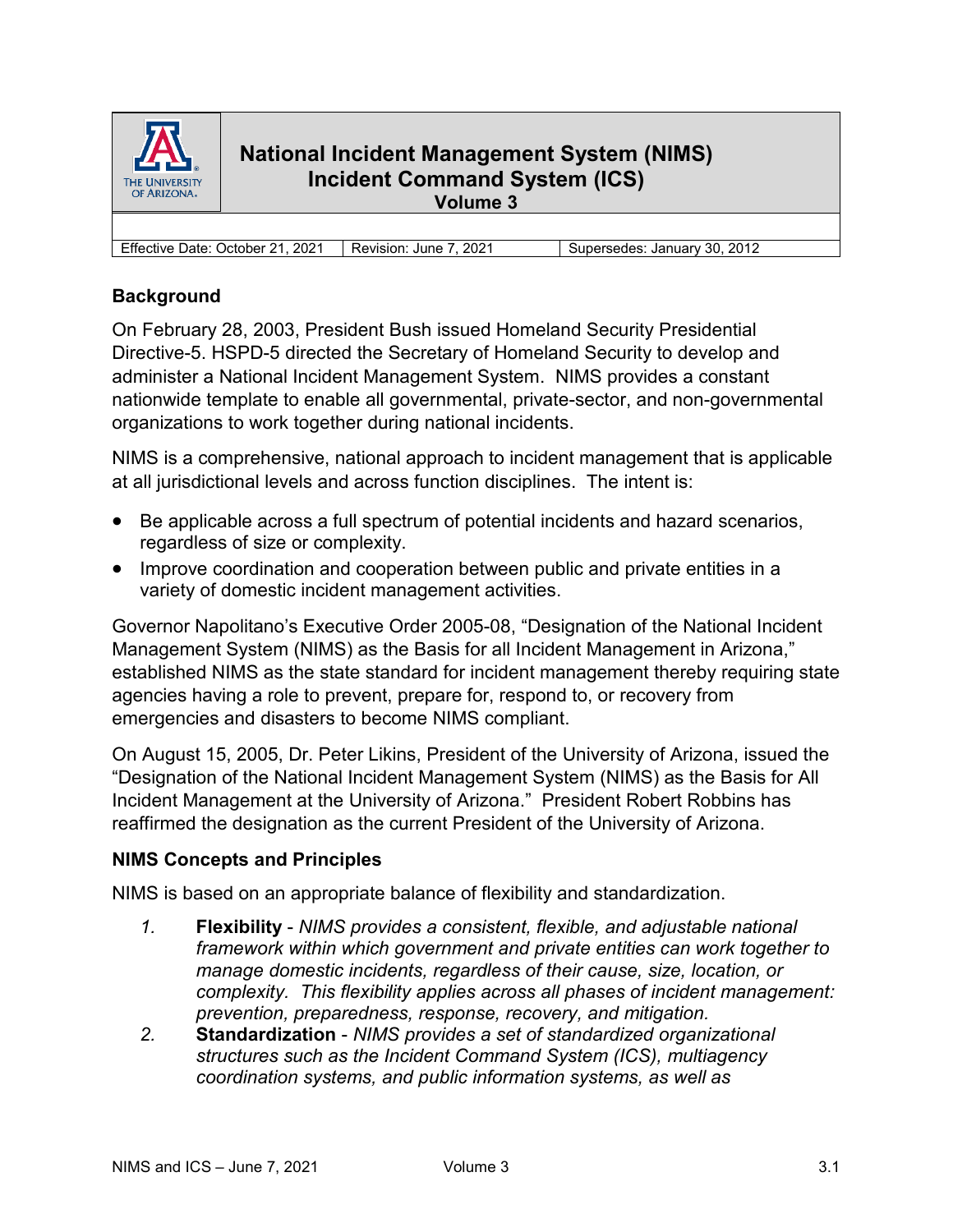*requirements for processes, procedures, and systems designated to improve interoperability.*

## **NIMS Components**

NIMS is composed of several components that work together as a system to provide a national framework for preparing for, preventing, responding to, and recovering from domestic incidents. These components include:

- **Command and Management** *–* standard incident command structures based on three key organization operating systems:
	- o **The ICS** defines the operating characteristics, interactive management components, and structure of incident management and emergency response organizations engaged throughout the life cycle of an incident.
	- o **Multiagency Coordination Systems** define the operating characteristics, interactive management components, and organizational structure of supporting incident management entities engaged in the federal, state, local, tribal, and regional levels through mutual-aid agreements and other assistance arrangements.
	- o **Public Information Systems** refer to processes, procedures, and systems for communicating timely and accurate information to the public during crisis or emergency situations.

## • **Preparedness**

- o **Planning** describes how personnel, equipment, and other resources are used to support incident management and emergency response activities.
- o **Training** includes standard courses on multiagency incident command and management, organizational structure, and operational procedures; discipline-specific and agency-specific incident management courses; and courses on the integration and use of supporting technologies.
- o **Exercises** organization and personnel must participate in realistic exercises – including multidisciplinary, multijurisdictional, and multisector interaction – to improve integration and interoperability.
- o **Personnel Qualification and Certification** to identify and publish nationallevel standards and measure performance against these standards to ensure that incident management and emergency responder personnel are appropriately qualified and officially certified to perform NIMS-related functions.
- o **Equipment Acquisition and Certification** a critical component of operational preparedness is the acquisition of equipment that will perform to certain standards, including capability to be interoperable with similar equipment used by other jurisdictions.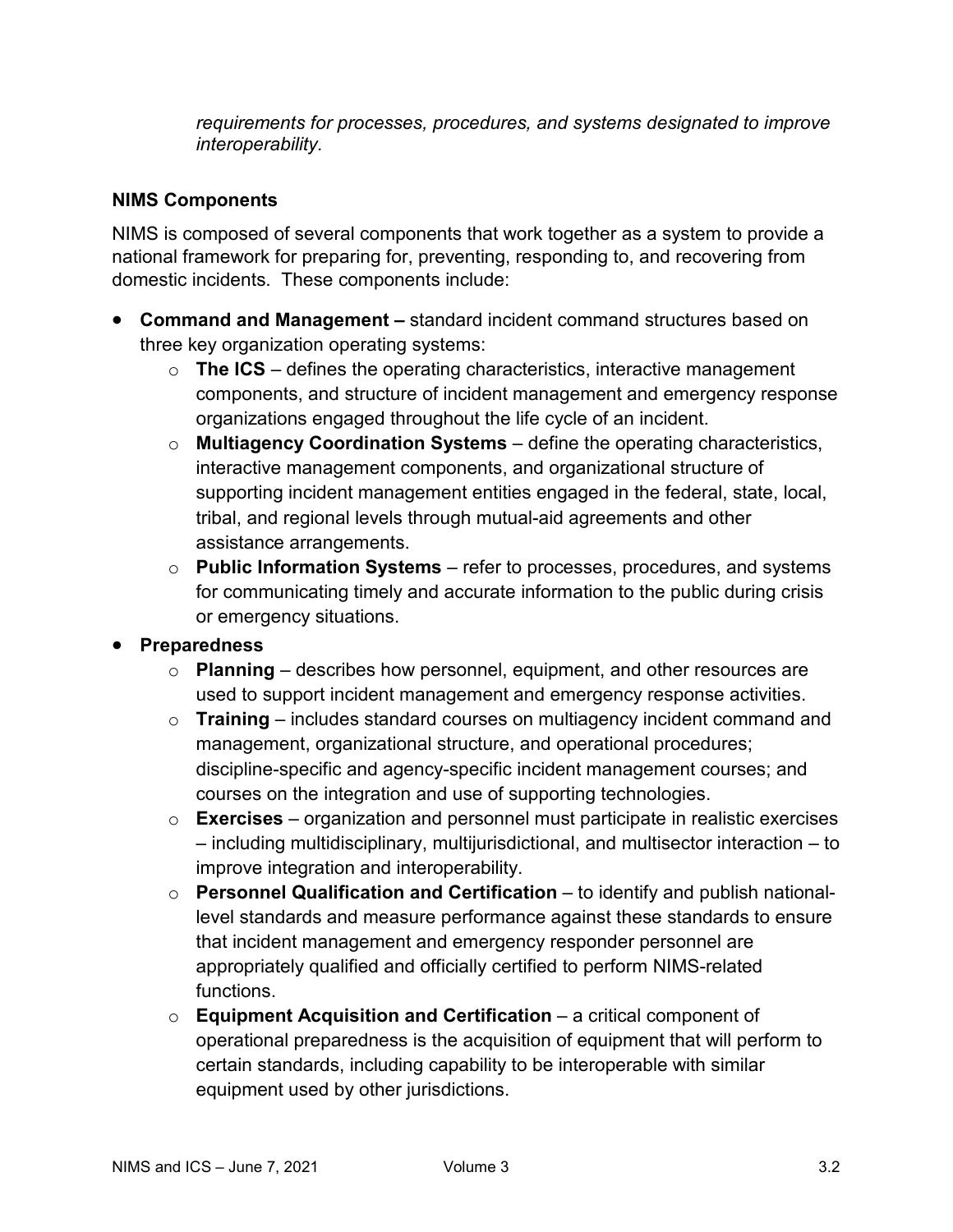- o **Mutual Aid** agreements are the means for one jurisdiction to provide resources, faculties, services, and other required support to another jurisdiction during an incident.
- o **Publication Management** refers to forms and form standardization, developing publication materials, administering publications – including establishing naming and numbering conventions, managing the publication and promulgation of documents, and exercising control over sensitive documents, and revising documents as necessary.
- **Resource Management** standardized mechanisms and established requirements for processes to describe, inventor, mobilize, dispatch, track, and recover resources over the life cycle of an incident.
- **Communications and Information Management** a standardized framework for communications, information management (collection, analysis, and dissemination), and information sharing at all levels of incident management.
	- o **Incident Management Communications** ensure that effective, interoperable communications processes, procedures, and systems exist to support a wide variety of incident management activities across agencies and jurisdictions.
	- o **Information Management** processes, procedures, and systems help ensure that information, including communications and data, flows effectively through commonly accepted architecture supporting numerous agencies and jurisdictions responsible for managing or directing domestic incidents.
	- o **Supporting Technologies** technology and technological systems provide supporting capabilities essential to implementing and continuously refining NIMS. These include voice and data communications, information management systems and data display systems.
	- o **Ongoing Management and Maintenance** this component established an activity to provide strategic direction for and oversight of NIMS, supporting both routine review and the continuous refinement of the system band and its components over the long term.

# **Incident Command**

Incident command is a standardized, on-scene, all hazard incident management concept. It allows users to adopt an integrated organization a structure, to match the complexities and demands of single or multiple incidents without being hindered by jurisdictional boundaries.

# **ICS Purpose**

Using management best practices, ICS helps to ensure: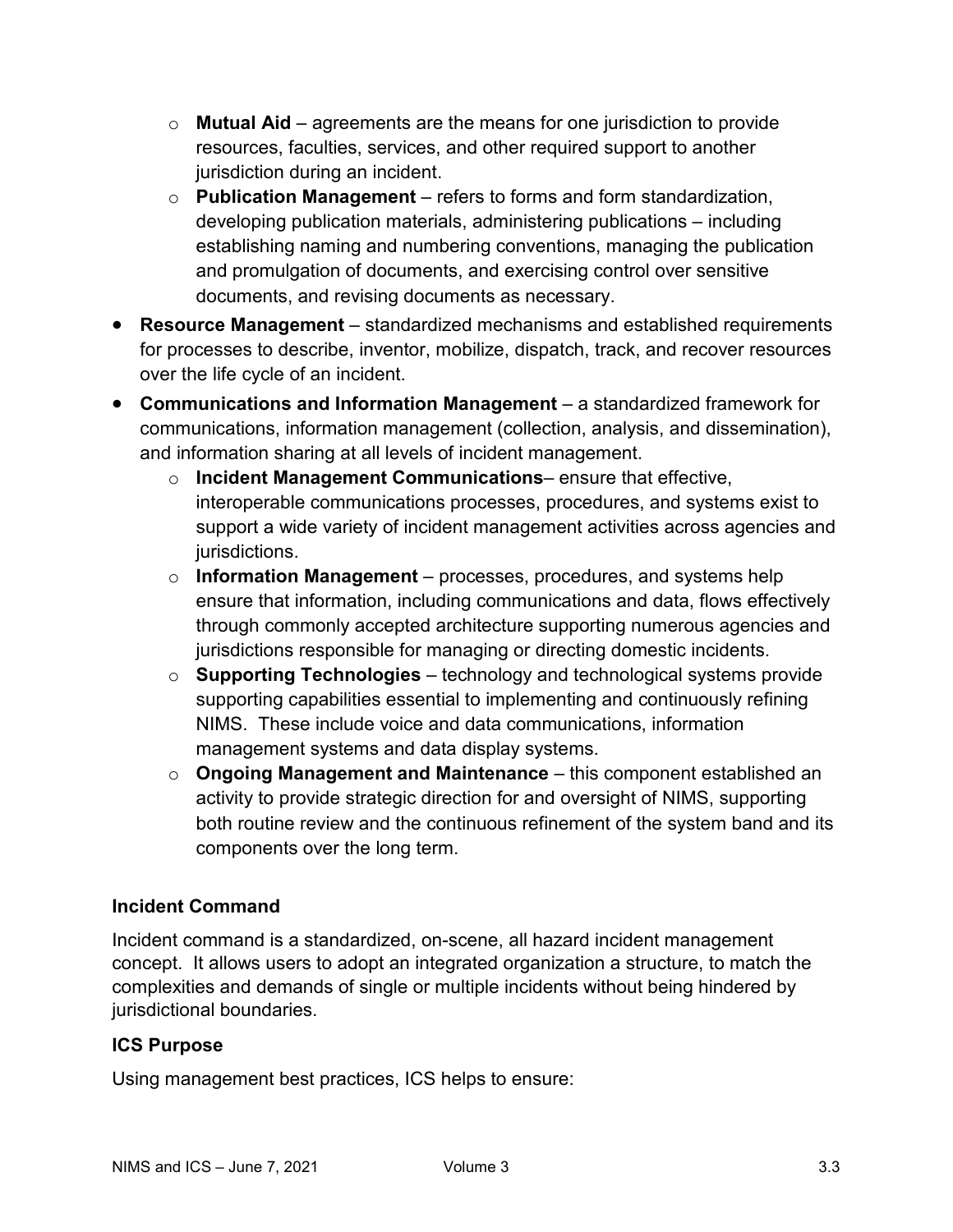- The safety of responders and others.
- The achievement of tactical objectives.
- The efficient use of resources.

## **Modular Organization**

ICS expands and contracts as necessary.

- Develops in a top-down, modular fashion.
- Is based on the size and complexity of the incident.
- Is based on the hazard environment created by the incident.
- Is managed by incident objectives. These objectives determine the organizational size.
- Only functions/positions that are necessary will be filled.
- Each element must have a person in charge.

### **Management by Objectives**

ICS is managed by objectives. These objectives are communicated throughout the entire ICS organization through the incident planning process.

### *Steps to Determine the Management by Objectives:*

- 1. Understand agency policy and direction.<br>2. Assess incident situation.
- Assess incident situation.
- 3. Establish incident objectives.
- 4. Select appropriate strategy or strategies to achieve objectives.
- 5. Perform tactical direction.
- 6. Provide necessary follow-up.

## **Overall Priorities in an Incident**

Incident objectives are established based on the following four priorities:

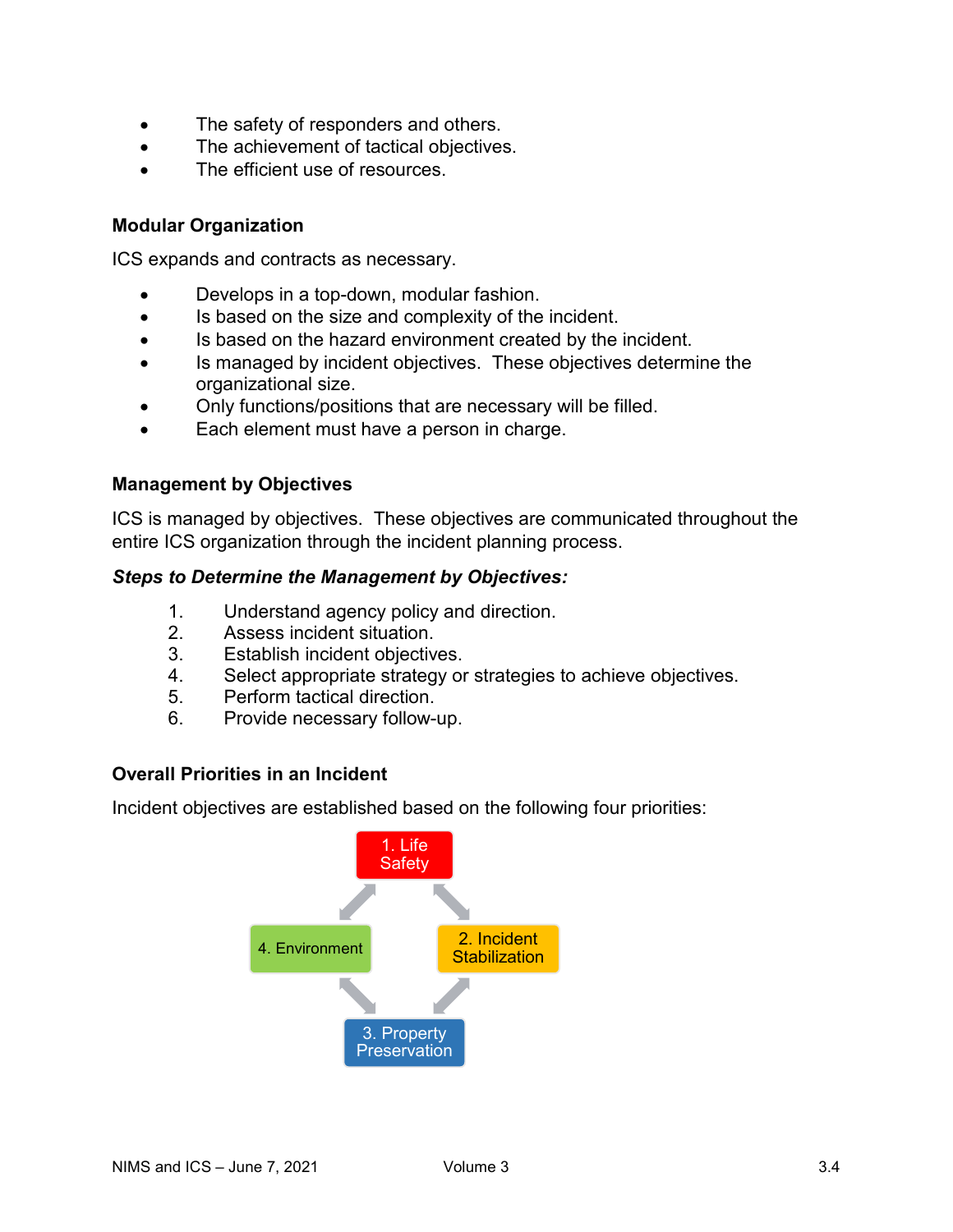# **Incident Action Plans (IAP)**

Every incident must have an Incident Action Plan. Incident Action Plans (IAPs) provide a coherent means to communicate the overall incident objectives in the context of other operation and support activities. IAPs:

- Specify the incident objectives.
- State the activities to be completed.
- Cover a specified time frame, called an operational period.
- May be oral or written, except for hazardous materials incidents, which require a written IAP.

### **Four elements to the IAP**

- What do we do?
- Who is responsible for doing it?
- How do we communicate with each other?
- What is the procedure if someone is injured?

### **ICS Organization**

There is no correlation with the administrative structure of any other agency or organization. The ICS organization uniqueness helps to avoid confusion over different position titles and organizational structures. Someone who holds a title or rank on a daily basis may not hold that title when deployed under an ICS structure.

### **Chain of Command**

The Chain of Command is an orderly line of authority within the ranks of the incident management organization.

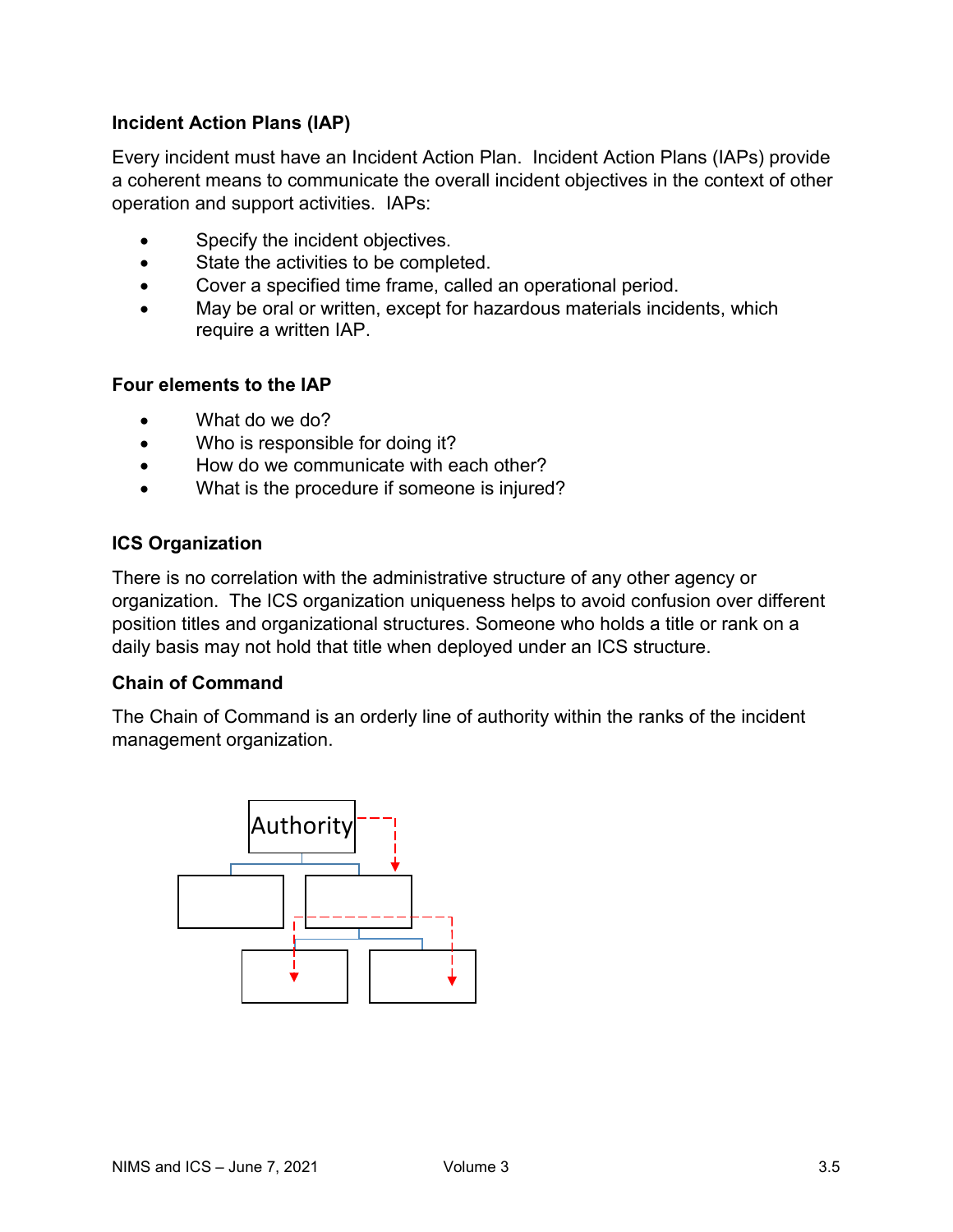# **Unity of Command**

Unity of command requires that personnel report only to one supervisor at a given time and receive work assignments from their supervisors.

## **Unified Command**

Unified command enables all responsible agencies to manage an incident together by establishing a common set of incident objectives and strategies. It allows Incident Commanders to make joint decisions by establishing a single command structure. Under unified command, the unit of command is maintained, and each employee reports to only one supervisor.

## **Span of Control**

Span of control pertains to the number of individuals or resources that one supervisor can manage effectively during an incident. This is the key to effective incident management.

Span of control considerations are influenced by the type of incident, nature of the task, hazards and safety factors, and distances between personnel and resources.

The normal span of control is between three (3) and seven (7) subordinates. *Optimally it should not exceed five (5) subordinates to one (1) supervisor.*



# **Predestinated Facilities**

Under the ICS it is important to predetermine facilities to be used during an incident. The names for these areas are common in the ICS.

- *Incident Command Post (ICP)/Command Post (CP)* the field location at which the primary tactical-level, on-scene incident command functions are performed. The ICP/CP may be collocated with the incident base or other incident facilities and is normally identified by a rotating or flashing green light.
- **Base** the location at which primary functions for an incident are coordinated and administered. There is only one Base per incident. The ICP/CP may be collocated with the Base.
- *Staging Area* a location established where resources can be placed waiting an assignment.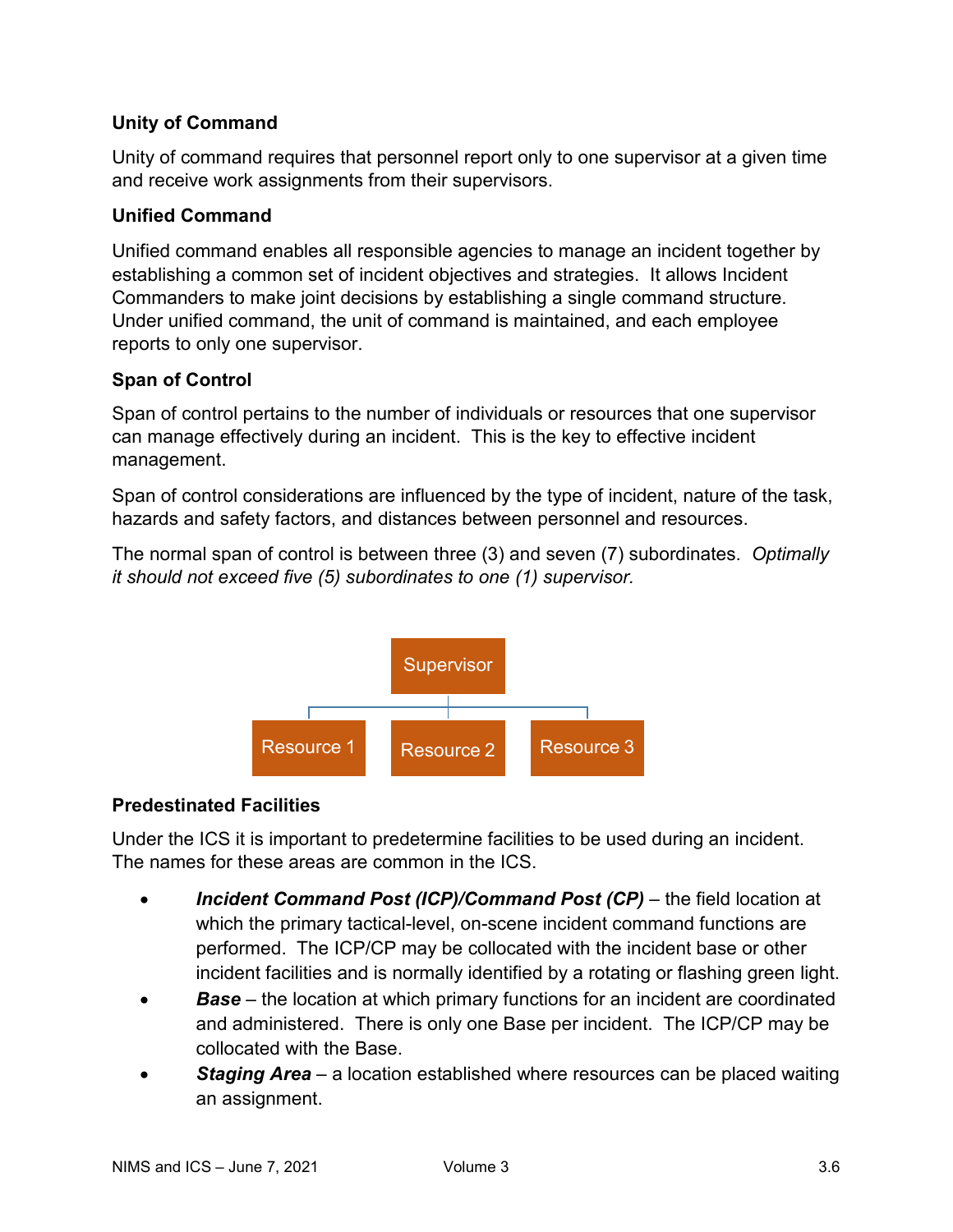• *Camp* – a geographical site within the general incident area, separate from the Incident Base, equipped and staffed to provide sleeping, food, water, and sanitary services to the incident personnel.

## **Resources: Tactical and Support**

ICS resources include tactical and support resources. *Tactical resources* include personnel and major items of equipment used in the operations. *Support resources* are all other resources required to support the incident, such as food, communications equipment or supplies.

## **Transfer of Command**

The transfer of command moves the responsibility for incident management from one Incident Commander (IC) to another. There must be a transfer of command briefing, which may be oral, written, or both, prior to the transfer taking place. A transfer of command occurs when:

- A more qualified person assumes command.
- The incident situation changes over time, resulting in a legal requirement to change command.
- There is normal turnover of personnel on extended incidents.
- The incident response is concluded and responsibility is transferred. When there is a transfer of command
	- o Notification shall be made to all personnel
	- $\circ$  Identifying who the new IC is
	- o Time of command transfer

## **Accountability**

Accountability of personnel is critical in the ICS. Check-in of personnel must be adhered to when ICS is implemented.

- Check-in all responders must report in to receive an assignment in accordance with the procedures established by the IC. This check-in process usually takes place at the staging area.
- Response operations are directed by the IAP.
- Unity of command is maintained as a result of this procedure.
- Span of control is maintained.
- Resource tracking is the recording of assignments and assignment of resources.
- Personnel and equipment should only respond when requested or when dispatched by an appropriate authority.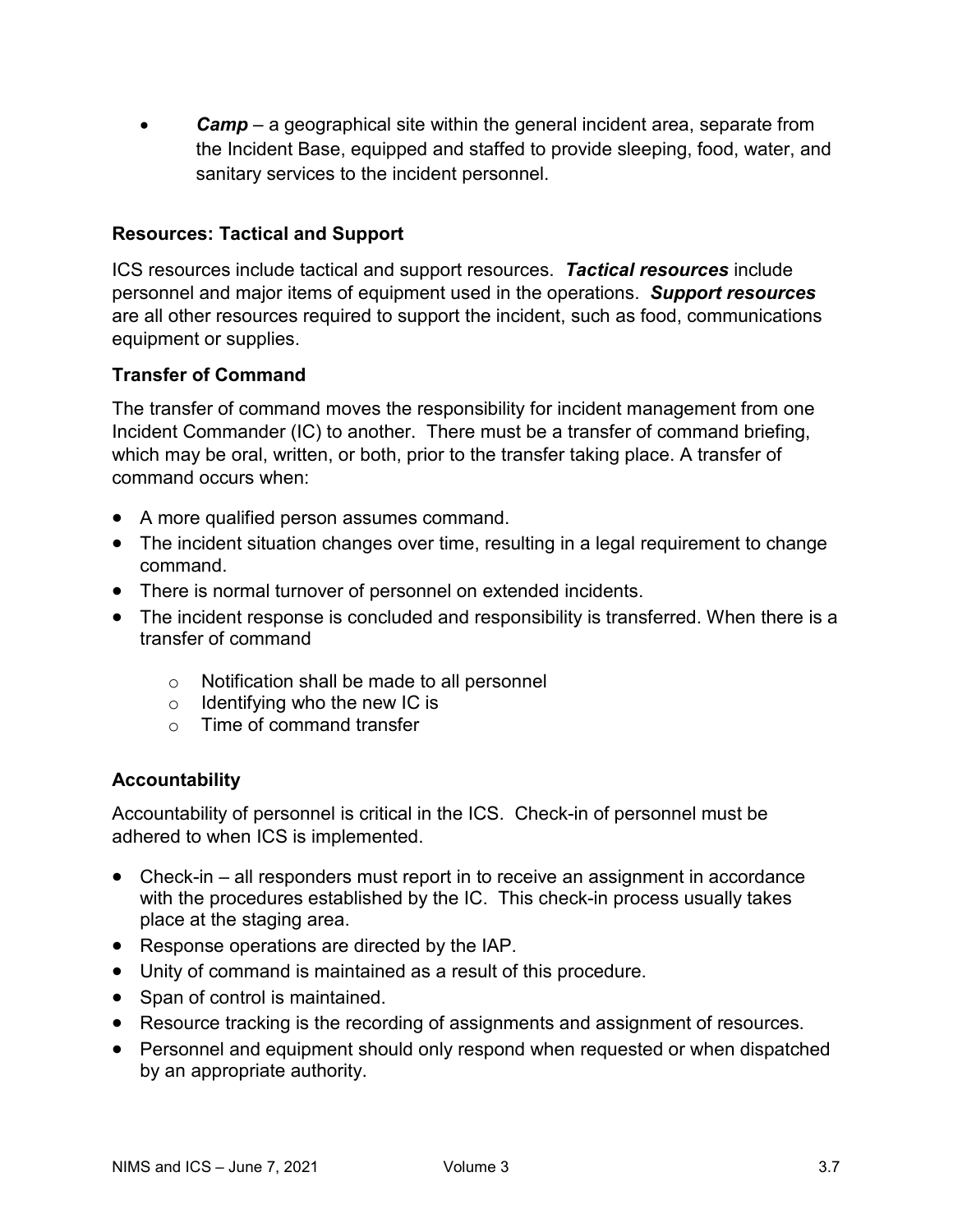# **ICS Personnel and Functions**

*Incident Commander (IC)* – The Incident Commander is normally the first person at the scene, with the most knowledge of the incident. The individual retains the incident command function until there is a transfer of command. The Incident Commander is not selected and does not command based on rank or position.

Upon arriving at an incident, the higher ranking person will either assume command, maintain command as is, or transfer command to a third party. In some cases, a lower ranking but more qualified person may be designated as the Incident Commander.

The IC performs all major ICS command and staff responsibilities unless the ICS functions are delegated and assigned.



# *Basic ICS Structure*

## **Incident Commander Role/Responsibilities**

- Provides overall leadership for incident response.
- Delegates authority to others.
- Takes general direction from agency administrator/official.
- Ensures incident safety.
- Provides information services to internal and external stakeholders.
- Establishes and maintains liaison with other agencies/departments participating in the incident.
- Responsible for all activities and functions until delegated and assigned to staff.
- Establishes incident objectives.
- Directs staff to develop the IAP.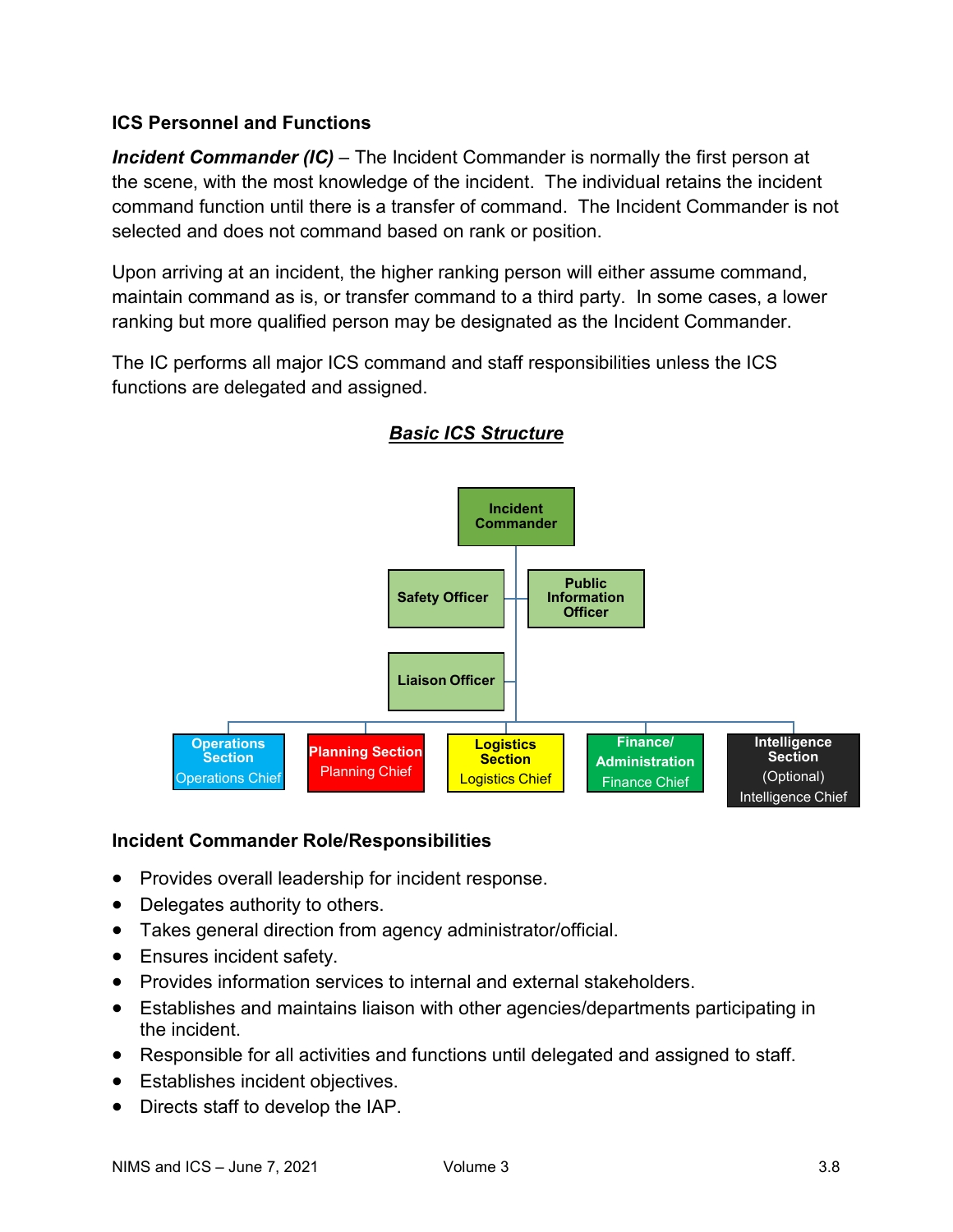# **Deputy Incident Commander (DIC)**

The Deputy Incident Commander may be delegated to perform:

- Specific tasks as required by the IC.
- The command functions in a relief capacity.
- Representation of an assisting agency that shares jurisdiction.

## **Command Staff**

It may be necessary for the IC to designate a command staff, which provides information, liaison, and safety services for the entire organization. The members of the command staff report directly to the IC.



The Incident Commander (IC), Public Information Officer, Liaison Officer, and Safety Officer are considered "command staff positions" and are established to assign responsibility for key activities not specifically identified in the General Staff functional elements.

# **Public Information Officer (PIO)**

The PIO is responsible for interfacing with the public, media, and/or other agencies with incident-related information. The PIO develops accurate and complete information on the incident cause, size, and current situation, resources committed, and other matters of general interest for both internal and external consumption.

# **Safety Officer (SO)**

Monitors incident operations and advises the IC on all matters relating to operational safety, including the health and safety of emergency responder personnel. The ultimate responsibility for the safe conduct of incident management operations rests with the IC or UC and supervisors at all levels of incident management. The SO has emergency authority to stop and/or prevent unsafe acts during incident operations. The SO, Operations Section Chief, and Planning Section Chief must coordinate closely regarding operational safety and emergency responder health and safety issues.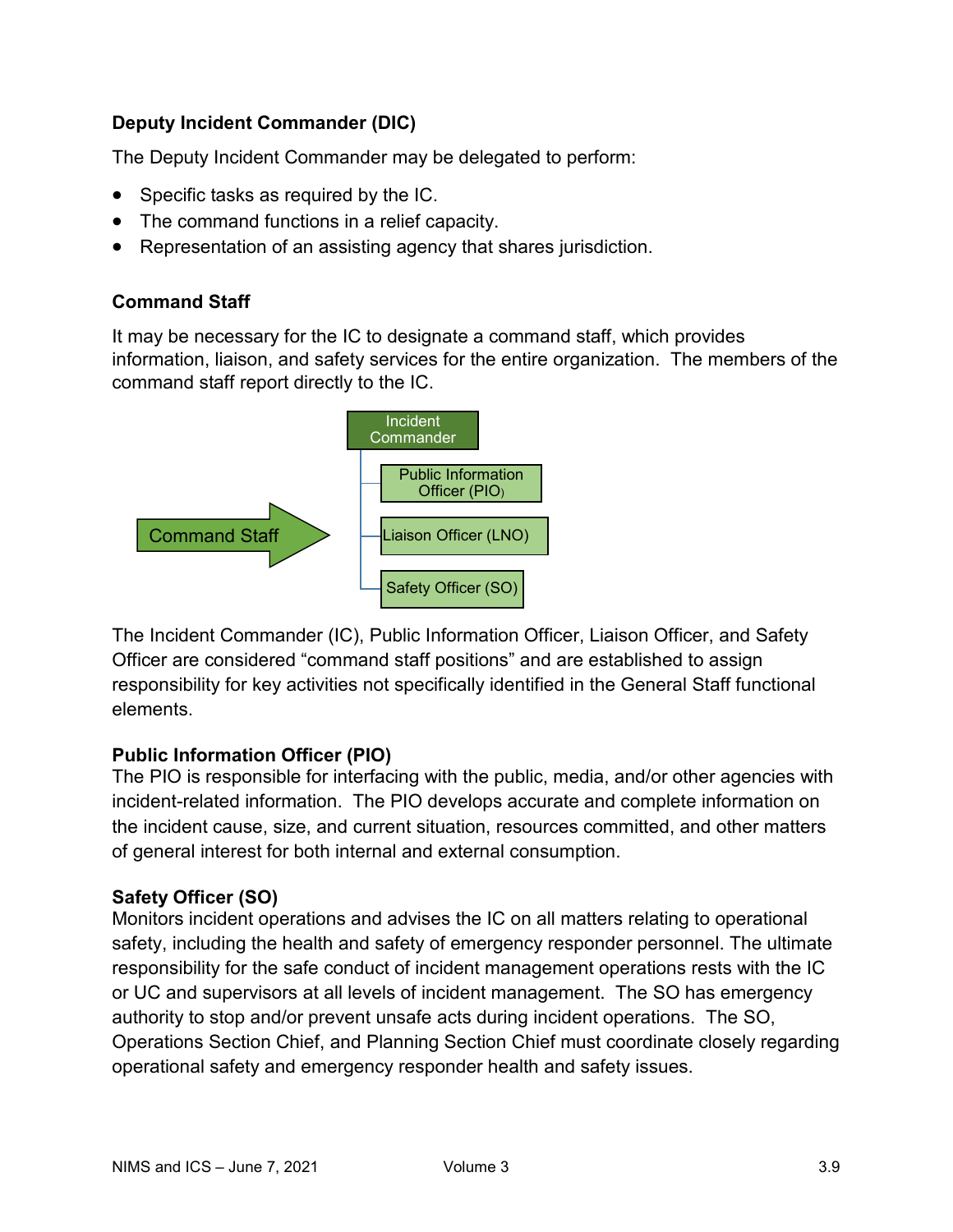# **Liaison Officer (LNO)**

Is the point of contact for representatives of other governmental agencies, nongovernmental organizations, and/or private entities. In either a single or UC structure, representatives from assisting or cooperating agencies and organizations coordinate through the LNO. Agency and/or organizational representatives assigned to an incident must have the authority to speak for the parent agencies and/or organizations on all matters, following appropriate consultations with their agency leadership.

## **General Staff**

The General Staff includes incident management personnel who represent the major functional elements of the ICS, including the Operations Section Chief, Planning Section Chief, Logistics Section Chief, and Finance/Administration Section Chief. An Intelligence Section Chief may also be added. Command Staff and General Staff must continually interact and share vital information and estimates of the current and future situation and develop recommended courses of action for consideration by the IC.



## **Use of Position Titles**

The use of ICSC position titles provides a common standard for performance expectations. It helps to ensure that qualified individuals fill positions, standardizes communication, and describes the responsibilities of the position.

The table below describes the distinctive title assigned to each element of the ICS organization at each corresponding level, as well as the leadership title corresponding to each individual element.

| <b>Organizational Element</b> | <b>Leadership Position</b> |
|-------------------------------|----------------------------|
| <b>Incident Command</b>       | Incident Commander (IC)    |
| <b>Command Staff</b>          | Officer                    |
| Section                       | <b>Section Chief</b>       |
| <b>Branch</b>                 | <b>Branch Director</b>     |
| Division and Groups*          | <b>Supervisors</b>         |
| Unit**                        | Unit Leader                |

\*The hierarchical term *supervisor* is only used in the Operations Section.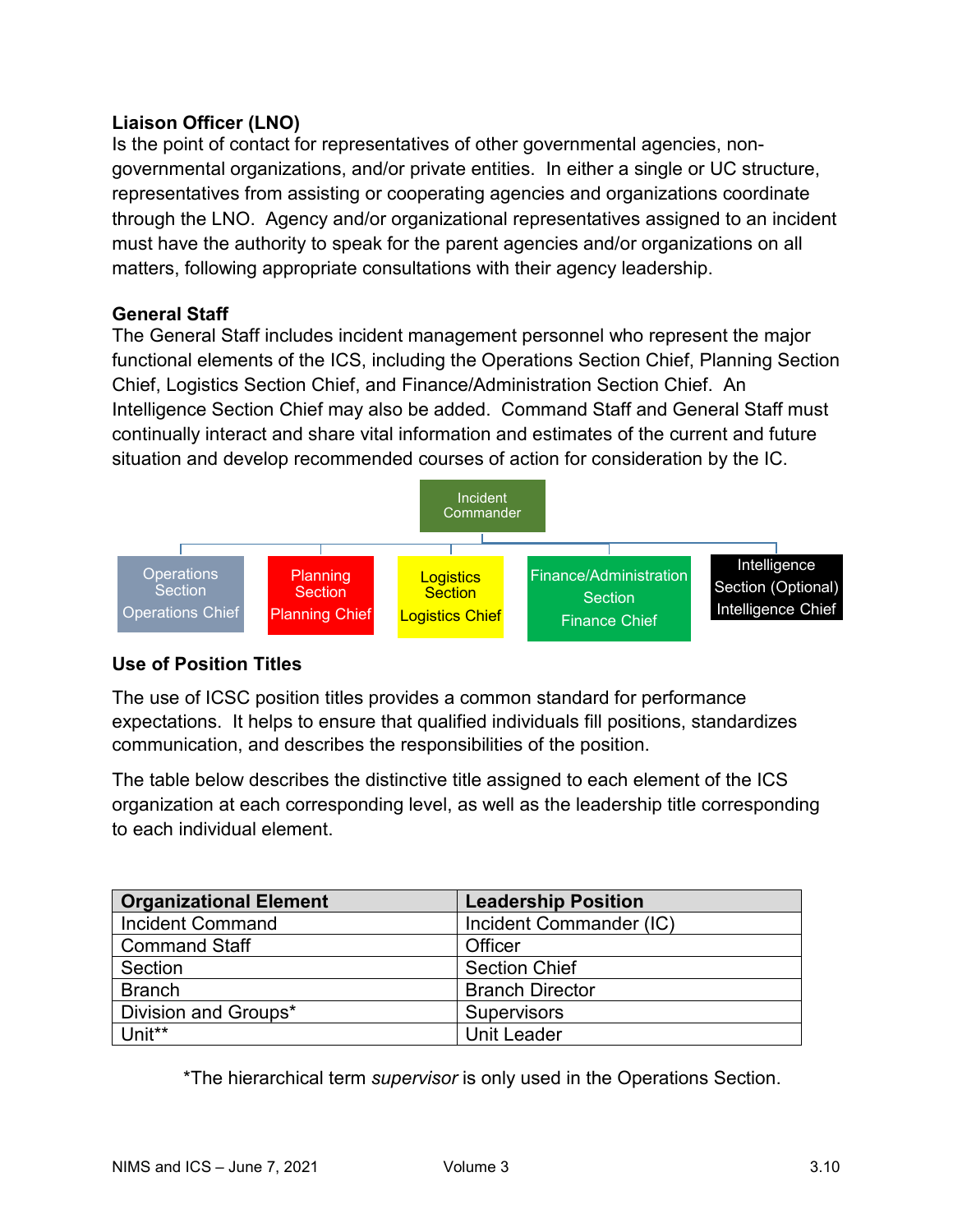\*\* Unit Leader designations apply to the subunits of the Planning, Logistics, and Finance/Administration Sections.

| <b>ICS Supervisory</b><br><b>Position Titles</b> | <b>Title</b>              | <b>Support Position</b>     |
|--------------------------------------------------|---------------------------|-----------------------------|
| <b>Incident Commander</b>                        | <b>Incident Commander</b> | Deputy                      |
| <b>Command Staff</b>                             | Officer                   | Assistant                   |
| <b>General Staff (Section)</b>                   | Chief                     | Deputy                      |
| <b>Branch</b>                                    | <b>Director</b>           | Deputy                      |
| Division/Group                                   | Supervisor                | N/A                         |
| Unit                                             | Leader                    | Manager                     |
| <b>Strike Team/Task Force</b>                    | Leader                    | <b>Single Resource Boss</b> |

## **Operations Section**

This section is responsible for all activities focused on reduction of the immediate hazard, saving lives and property, establishing situational control, and restoring normal operations.

- Directs and coordinates all incident tactical operations.
- One of the first organizations to be assigned to the incident.
- Expands from the bottom up.
- Has the most incident resources.
- May have staging areas and special operations.

Further expansions of this basic structure will vary according to numerous other considerations and operational factors.

## *Operations Section Chief –* **Responsibilities**

The Operations Section Chief is responsible for:

- Developing and implementing strategies and tactics to carry out the incident objectives.
- Organizing, assigning, and supervising the tactical field resources.
- Supervising air operations and those resources in the staging area.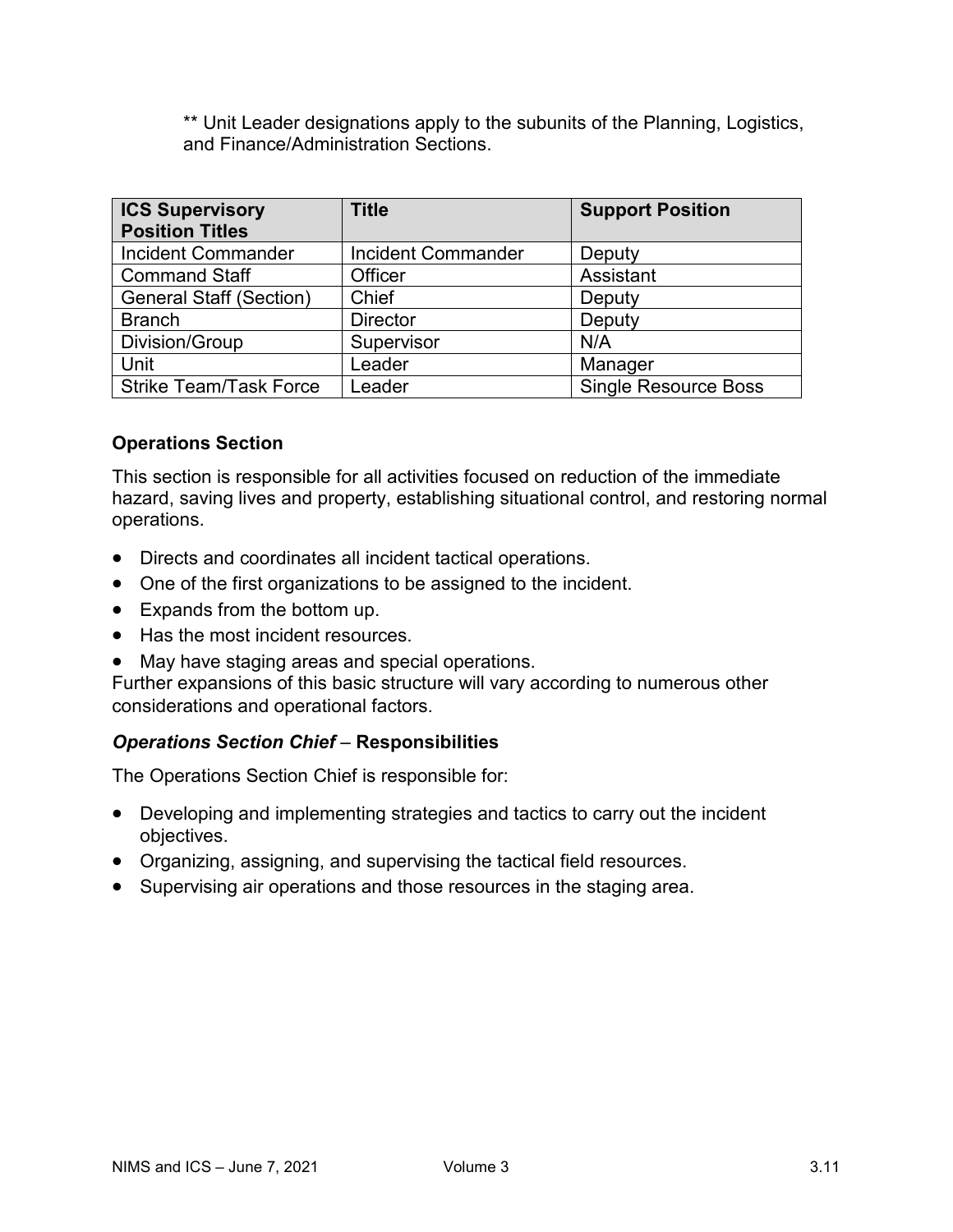

# **Divisions, Groups, and Branches**

Division and groups are established when the number of resources exceeds the Operational Section Chief's manageable span of control.

*Divisions* demarcate physical or geographical areas of operation within the incident area.

The best way to create geographical division is to divide an area according to natural separations in terrain or other prominent geographical features, such as UA Mall, AHSC complex, etc. When geographical features are used for determining boundaries, the size of the division should correspond to appropriate span-of-control guidelines.

*Example:*



As additional types of resources are added to the organization, resources should be assigned to a divisional structure.

*Groups* demarcate functional areas of operation for the incident. Groups are established based on the needs of an incident.

They are labeled according to the job they are assigned. They are managed by a supervisor, work wherever their assigned task is needed, and are not limited geographically.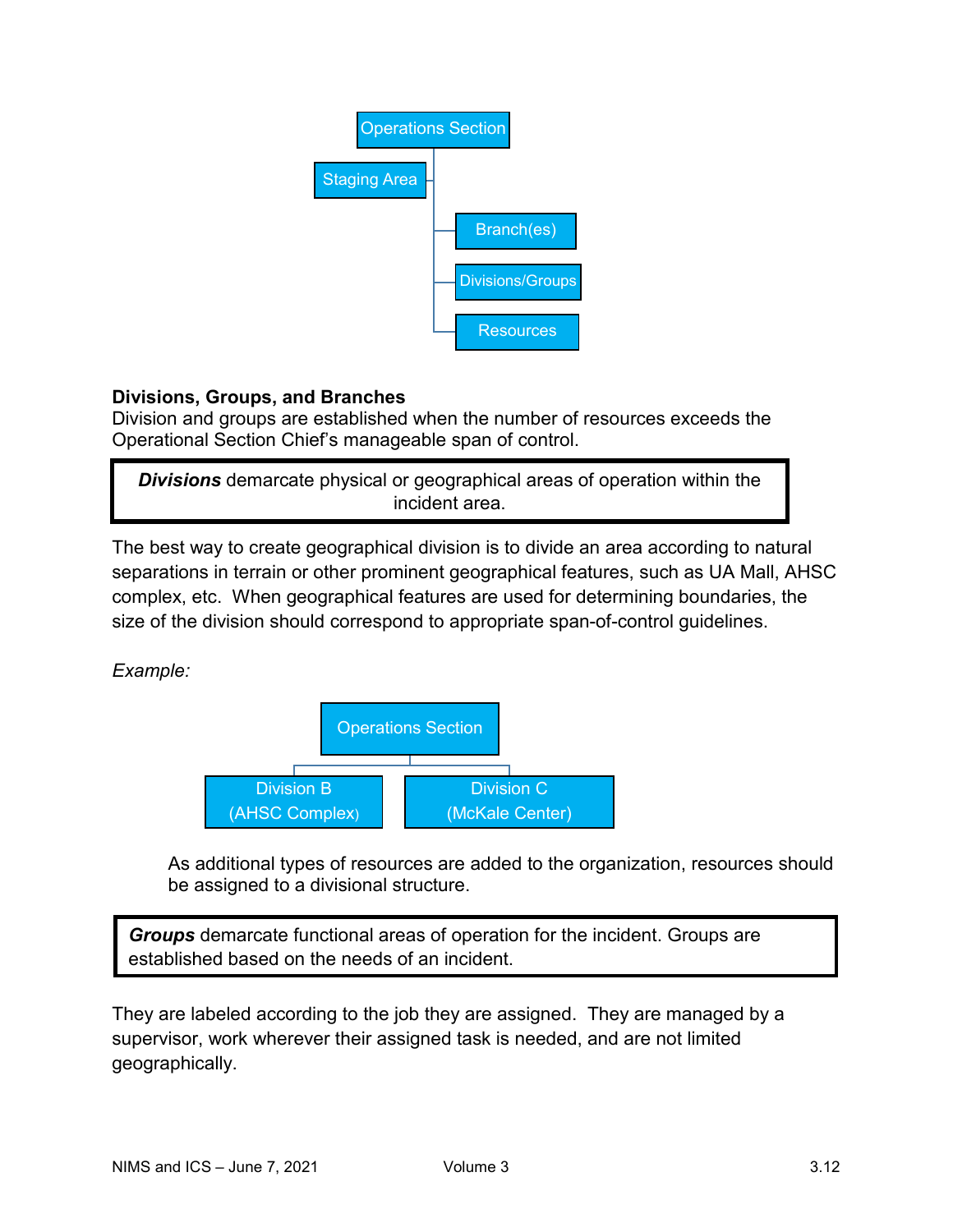

Divisions and Groups can be used together on an incident and are at an equal level in the organization. One does not supervise the other.



## *Task Force*

A Task Force is a combination of mixed resources with common communications operating under the direct supervision of a task force leader.

## *Strike Teams*

Strike Teams are a set number of resources of the same kind and type with communications operation under the direct supervision of a strike team leader.

*Single Resources* are individual personnel and equipment items and the operations associated with them.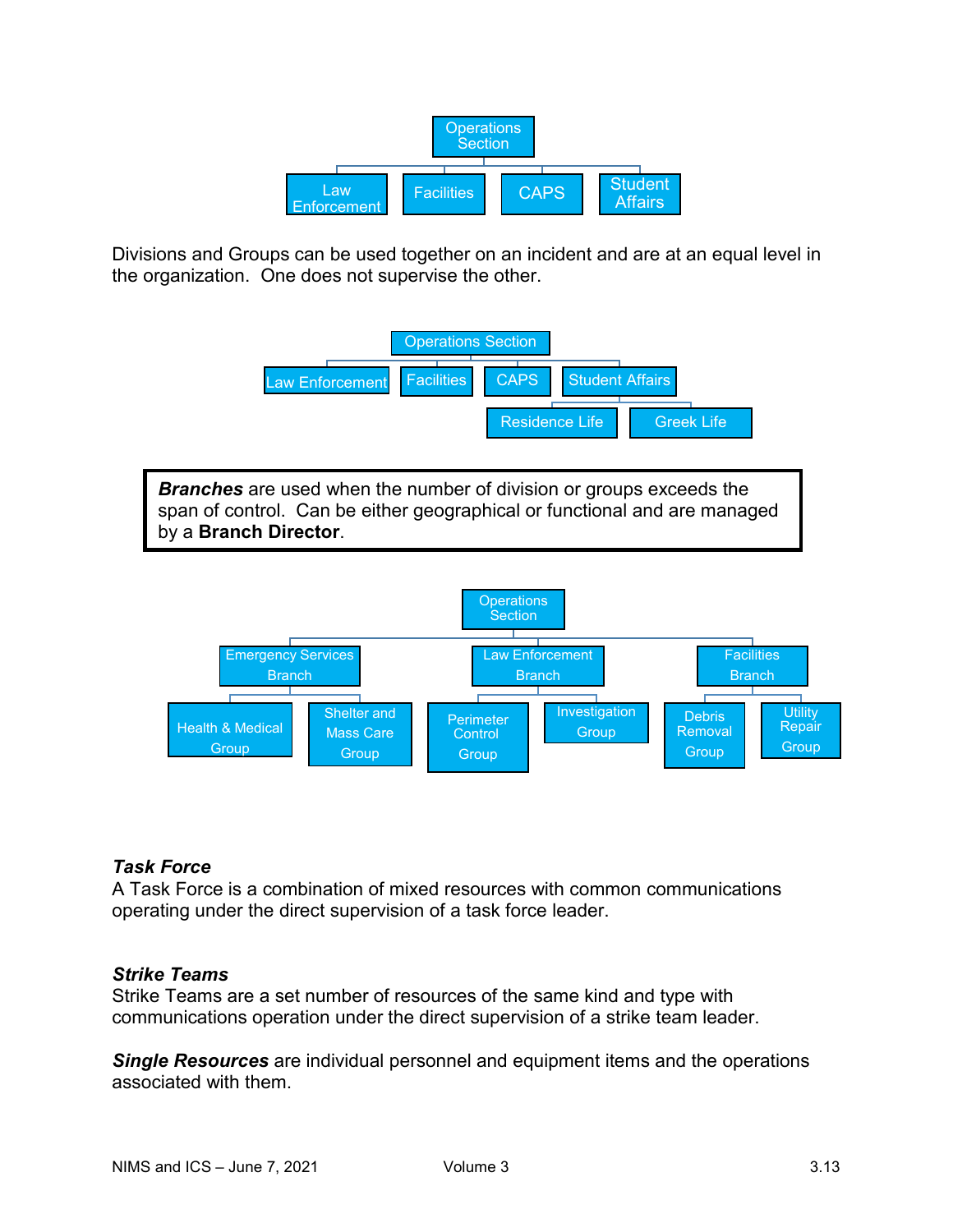## **Planning Section**

The Planning Section is responsible for a number of items and is considered the "longrange planners" and "what if" section. The responsibilities include:

- Maintaining resources status.
- Maintaining and displaying situation status.
- Preparing the IAP.
- Developing alternative strategies.
- Providing documentation services.
- Preparing the Demobilization Plan.
- Providing a primary location for Technical Specialists assigned to an incident.

### *Planning Section Chief* **– Responsibilities**

- Gathering, analyzing, and disseminating information and intelligence.
- Managing the planning process.
- Complying with the IAP.
- Managing Technical Specialists.



### **Resource Unit**

The Resource Unit is responsible for all check-in activities and maintaining the status of all incident resources, and plays a significant role in preparing the IAP.

### **Situation Unit**

Collects and analyzes information of the current situation. The unit prepares situation displays and develops maps and projections.

### **Documentation Unit**

The Documentation Unit provides duplication services, including the written IAP, and maintains and archives all incident-related documentation.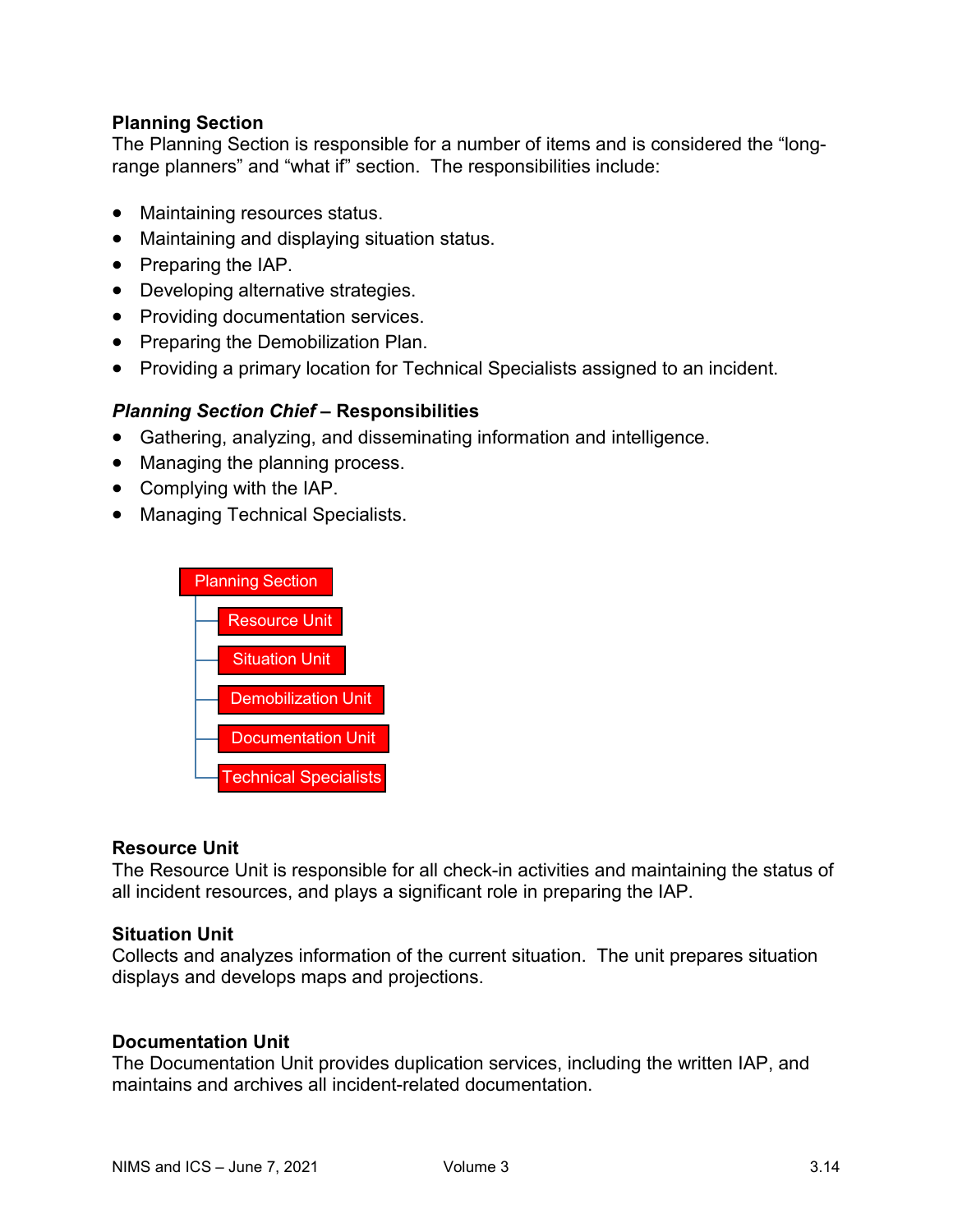## **Demobilization Unit**

Assists in ensuring that resources are released from the incident in an orderly, safe, and cost-effective manner.

## **Technical Specialists**

Provide special expertise useful in incident management and response. This unit may be assigned to work in either the Planning Section or other sections.

### **Logistics Section**

The Logistics Section is responsible for all support requirements needed to facilitate effective and efficient incident management, including ordering resources from offincident locations. It also provides facilities, transportation, supplies, equipment maintenance and fuel, food services, communications and information technology support, and emergency responder medical services, including inoculations, as required.



## *Logistics Section Chief -* **Responsibilities**

The Logistics Section Chief is responsible for

- Providing resources and services required to support incident activities.
- Developing portions of the IAP and forwarding them to the Planning Section.
- Contracting for and purchasing goods and services needed at the incident.

### **Communications Unit**

Prepares and supports the Incident Communications Plan (ICS Form 205), distributes and maintains communications equipment, supervises the Incident Communications Center, and ensures adequate communications over the incident.

### **Medical Unit**

Is responsible for developing the Medical Plan, (ICS Form 206), providing first aid and light medical treatment, and preparing procedures for a major medical emergency.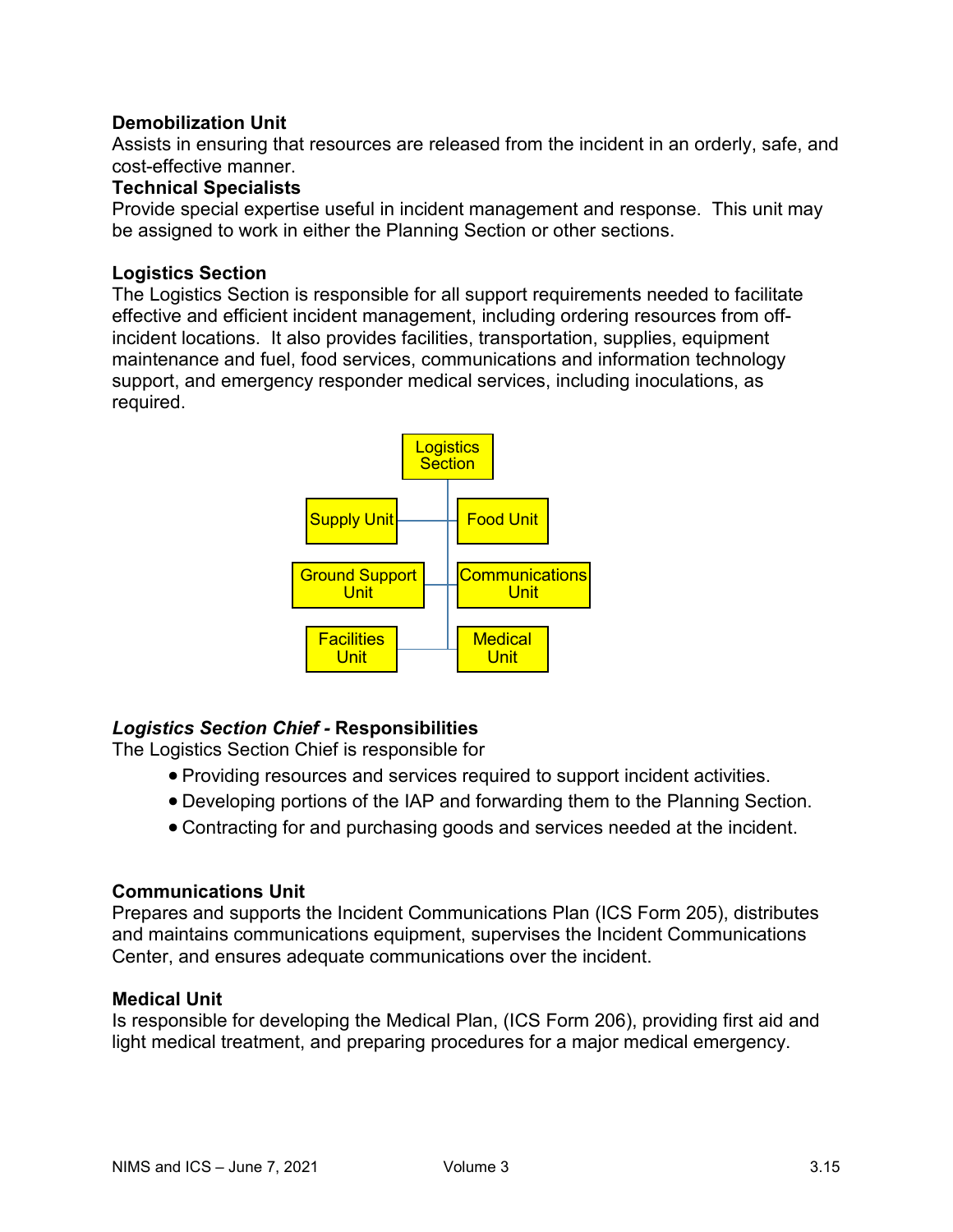## **Food Unit**

Is responsible for supplying food and potable water and obtaining equipment and supplies to operate food service facilities.

## *Support Branch*

### **Supply Unit**

Assists in determining the type and amount of supplies needed to support the incident. Orders, receives, and distributes supplies. The unit services nonexpendable equipment, places all resource orders, and maintains inventory of supplies and equipment.

### **Facilities Unit**

Sets up and maintains facilities and provides facility security and maintenance services (sanitation, lighting, clean up.)

### **Ground Support**

Prepares the Transportation Plan and arranges for, activates, and documents the fueling and maintenance of ground resources. The unit also arranges for transportation of personnel, supplies, food, and equipment.

### **Finance/Administration Section**

A Finance/Administration Section is established when the agency(s) involved in incident management activities require(s) finance and other administrative support services. The section is responsible for contract negotiation, time keeping, cost analysis, and compensation for injury or damage to property. Not all incidents will require a separate Finance/Administration Section. In cases that require one specific function (e.g., cost analysis), this service may be provided by a Technical Specialist in the Planning Section.



## *Finance/Admin Section Chief-* **Responsibilities**

The Finance/Admin Section Chief is responsible for:

• Financial and cost analysis.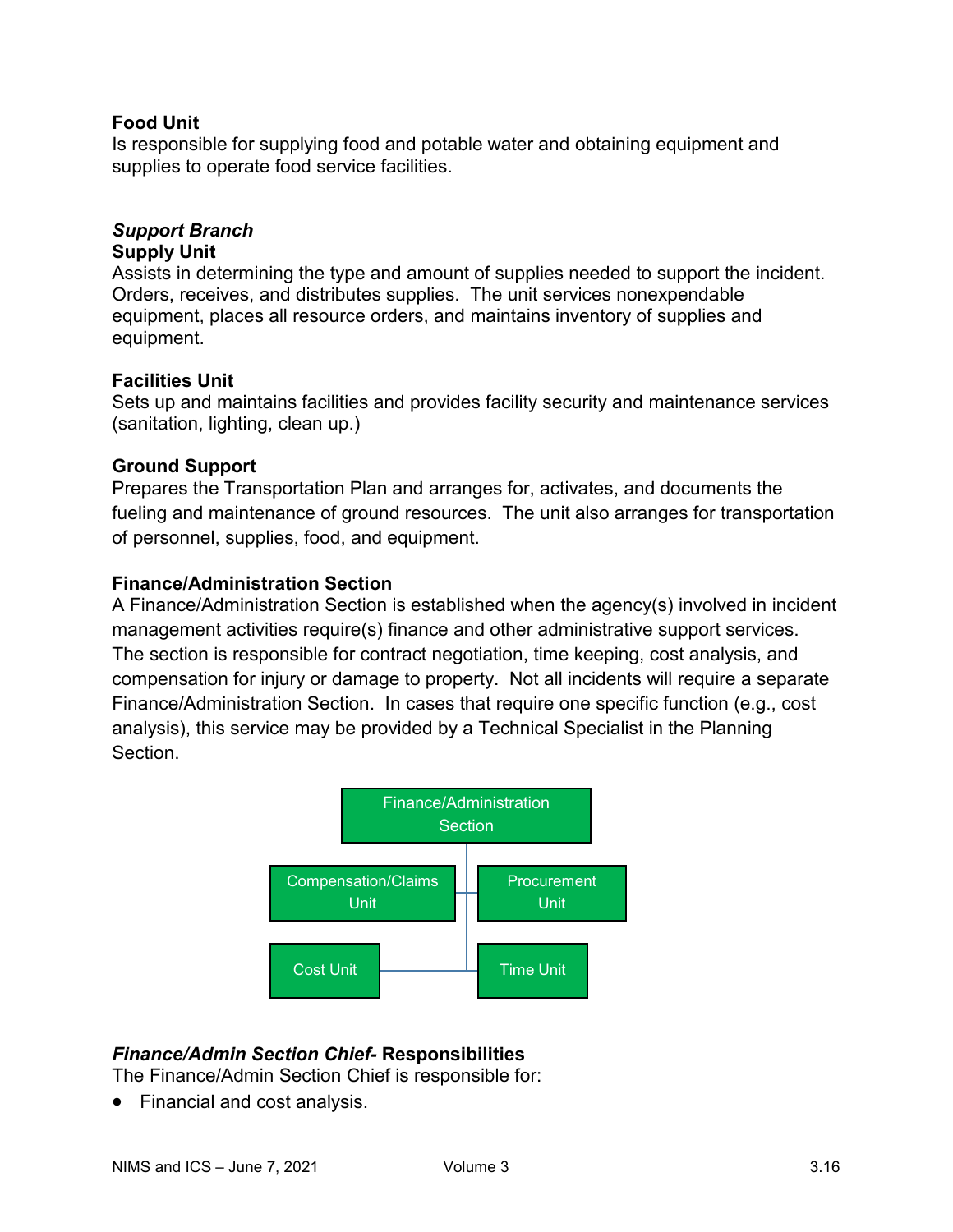- Overseeing contract negotiations.
- Tracking personnel and equipment time.
- Processing claims for accidents and injuries.
- Working with Logistics to ensure resources are procured.

**Procurement Unit** – is responsible for administering all financial matters pertaining to vendor contracts, leases, and fiscal agreements.

**Comp/Claims Unit** – is responsible for management and direction of administrative matters pertaining to compensation for injury and claims-related activities kept for the incident.

**Cost Unit** – is responsible for collecting all cost data, performing cost effective analysis, providing cost estimates, and making cost saving recommendations.

## **Information and Intelligence Section or Function**

The analysis and sharing of information and intelligence are important elements of ICS. In this context, intelligence includes not only national security and other types of classified information but also other operational information, such as risk assessments, medical intelligence, weather information, structural design, toxic containment levels, and utilities and public works data from a variety of different sources. In the university, community intelligence may come from Student Affairs, the Provost, clubs/organizations, etc.

Traditionally, information and intelligence functions are located in the Planning Section. However, in exceptional situations, the IC may elect to assign this as its own Section.



## **Area Command**

Area Command is activated only if necessary, depending on the complexity of the incident and span-of-control considerations.

An area command is established either to oversee the management of multiple incidents that are being handled by separate ICS organizations or to oversee the management of a very large incident that involves multiple ICS organizations.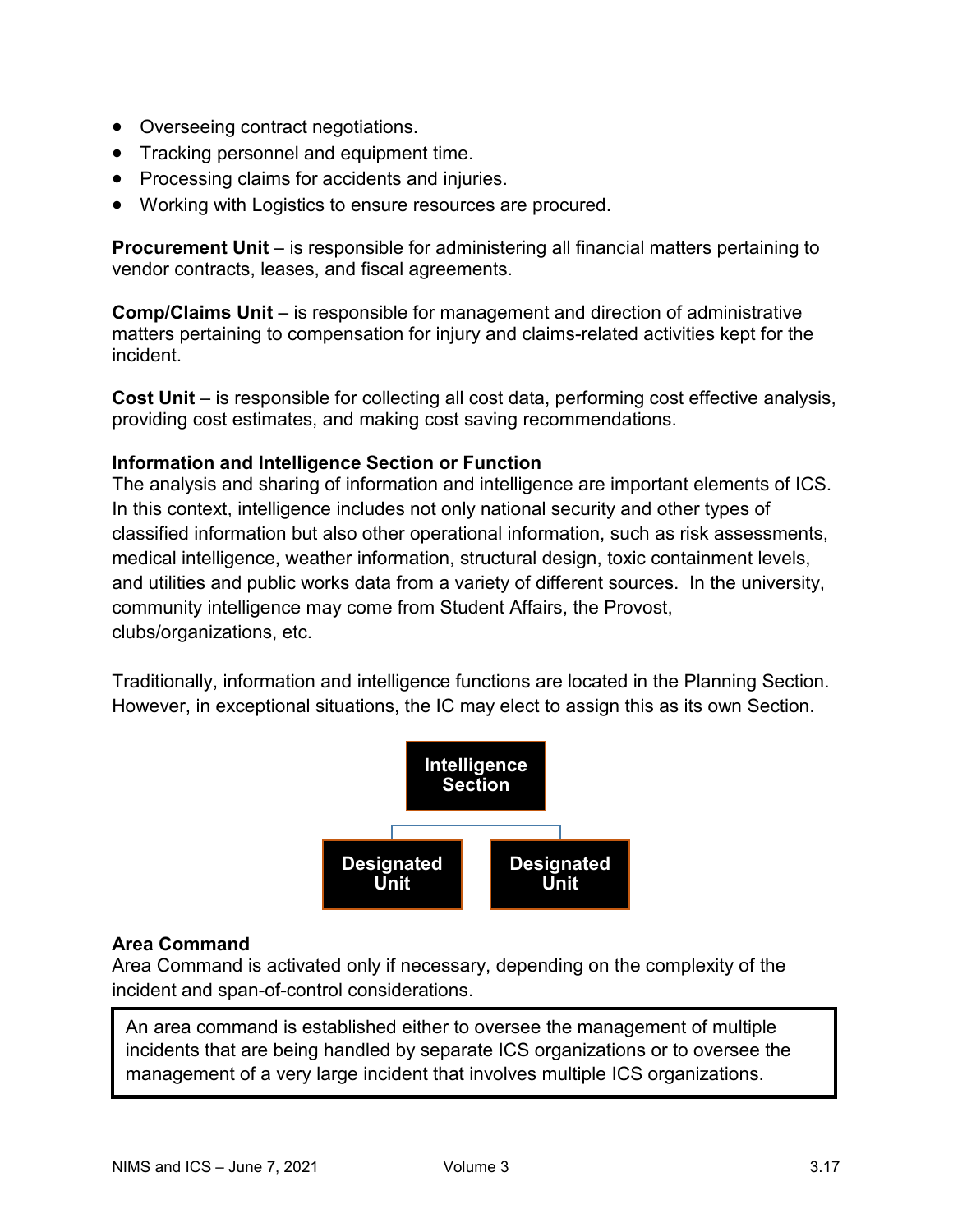It is important to note that Area Command *does not* have operational responsibilities. For incidents under its authority, the Area Command:

- Sets overall agency incident-related priorities.
- Allocates critical resources according to established priorities.
	- Ensures that incidents are managed properly.
	- Ensures effective communications.
	- Ensures that incident management objectives are met and do not conflict with each other or with agency policies.
	- Identifies critical resource needs and reports them to the Emergency Operations Center(s).
	- Ensures that short-term emergency recovery is coordinated to assist in the transition to full recovery operations.
	- Provides for personnel accountability and a safe operating environment.

**Multiagency Coordination Systems (MACS**) are a combination of facilities, equipment, personnel, procedures, and communications integrated into a common framework for coordinating and supporting incident command. The primary functions of MACS are to:

- Support incident management policies and priorities.
- Facilitate logistics support and resource tracking.
- Make resource allocations decisions based on incident management priorities.
- Coordinate interagency and intergovernmental issues regarding incident management policies, priorities, and strategies.

Direct tactical and operational responsibility for the conduct of incident management activities rests with the Incident Command.

# **Emergency Operations Center (EOC)**

The EOC represents the physical location at which the coordination of information and resources to support the incident management activities normally takes place. The Incident Command Post (ICP or CP) located at or in the immediate vicinity of an incident site, although primarily focused on the tactical on-scene response, may perform an EOC-like function in smaller scale incidents or during the initial phase of the response to larger, more complex events.

# **Public Information Systems**

Systems and protocols for communicating timely and accurate information to the public are critical during crisis or emergency situations.

The Public Information Officer (PIO) supports the Incident Commander. Under ICS, the PIO is a key staff member supporting the incident command structure. The PIO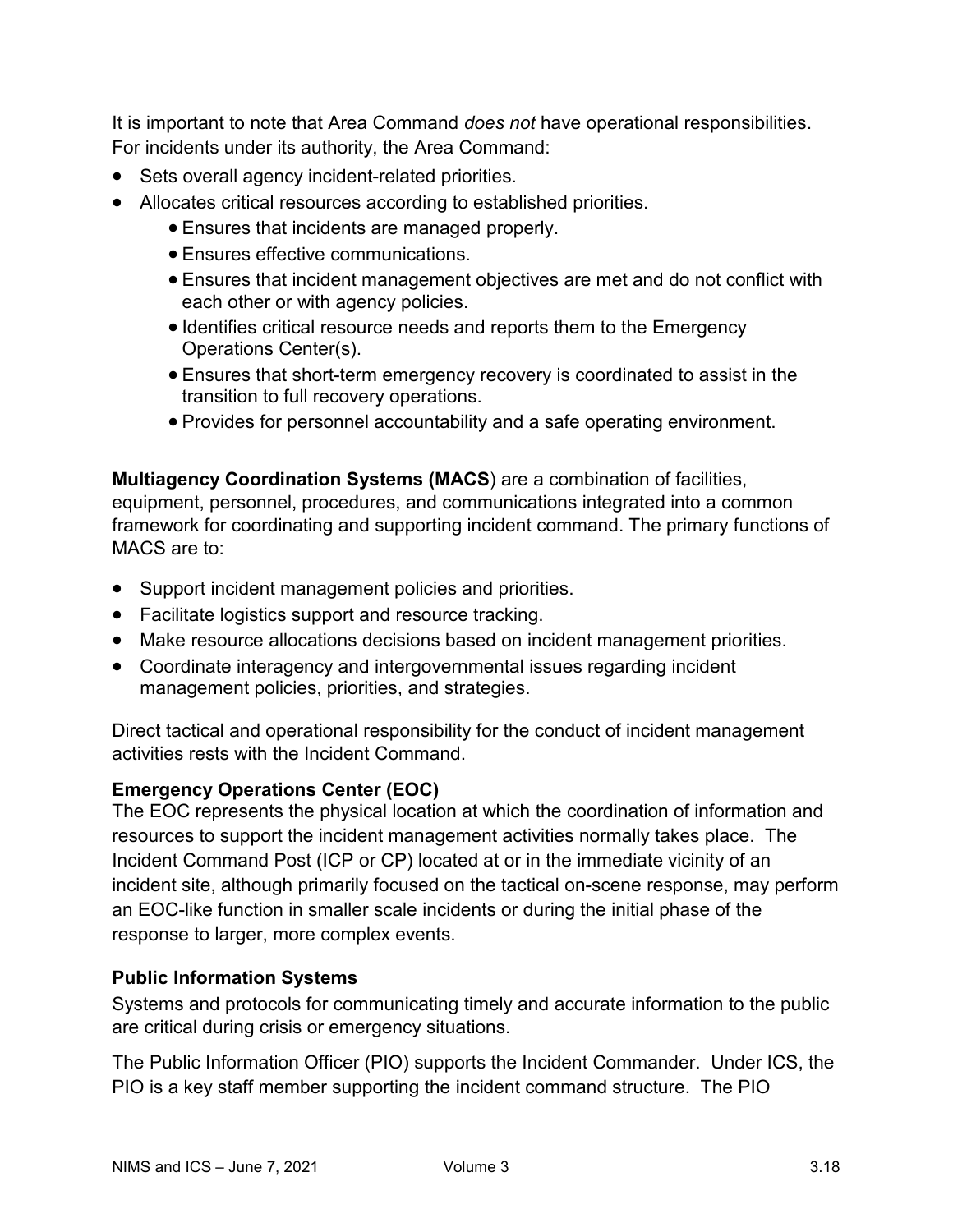represents and advises the Incident Command on all public information matters relating to the management of the incident. The PIO handles media and public inquiries, emergency public information and warnings, rumor monitoring and response, media monitoring, and other functions required to coordinate, clear with appropriate authorities, and disseminate accurate and timely information related to the incident, particularly regarding information on public health and safety and protection. The PIO is also responsible for coordinating public information at or near the incident site and serving as the on-scene link to the Joint Information System (JIS). In a large-scale operation, the on-scene PIO serves as a field PIO with links to the Joint Information Center (JIC), which is typically collocated with the federal, regional, state, local, or tribal EOC tasked with primary incident coordination responsibilities. The JIS provides the mechanism for integrating public information activities among JICs, across jurisdictions, and with private-sector and non-governmental organizations.

# **Joint Information Center (JIC)**

A JIC is a physical location where public affairs professionals from organizations involved in incident management activities can collocate to perform critical emergency information, crisis communications, and public-affairs functions. The JIC must have the most current and accurate information regarding incident management.



# **Joint Information System (JIS)**

The JIS provides an organized, integrated, and coordinated mechanism to ensure the delivery of understandable, timely, accurate, and consistent information to the public in a crisis. It includes the plans, protocols, and structures used to provide information to the public during incident operations and encompass all public information operations related to an incident, including all federal, state, local, tribal, and private organization PIOs, staff, and JICs established to support an incident.

# **NIMS Document**

The complete National Incident Management System document can be found at: <https://www.fema.gov/media-library/assets/documents/148019>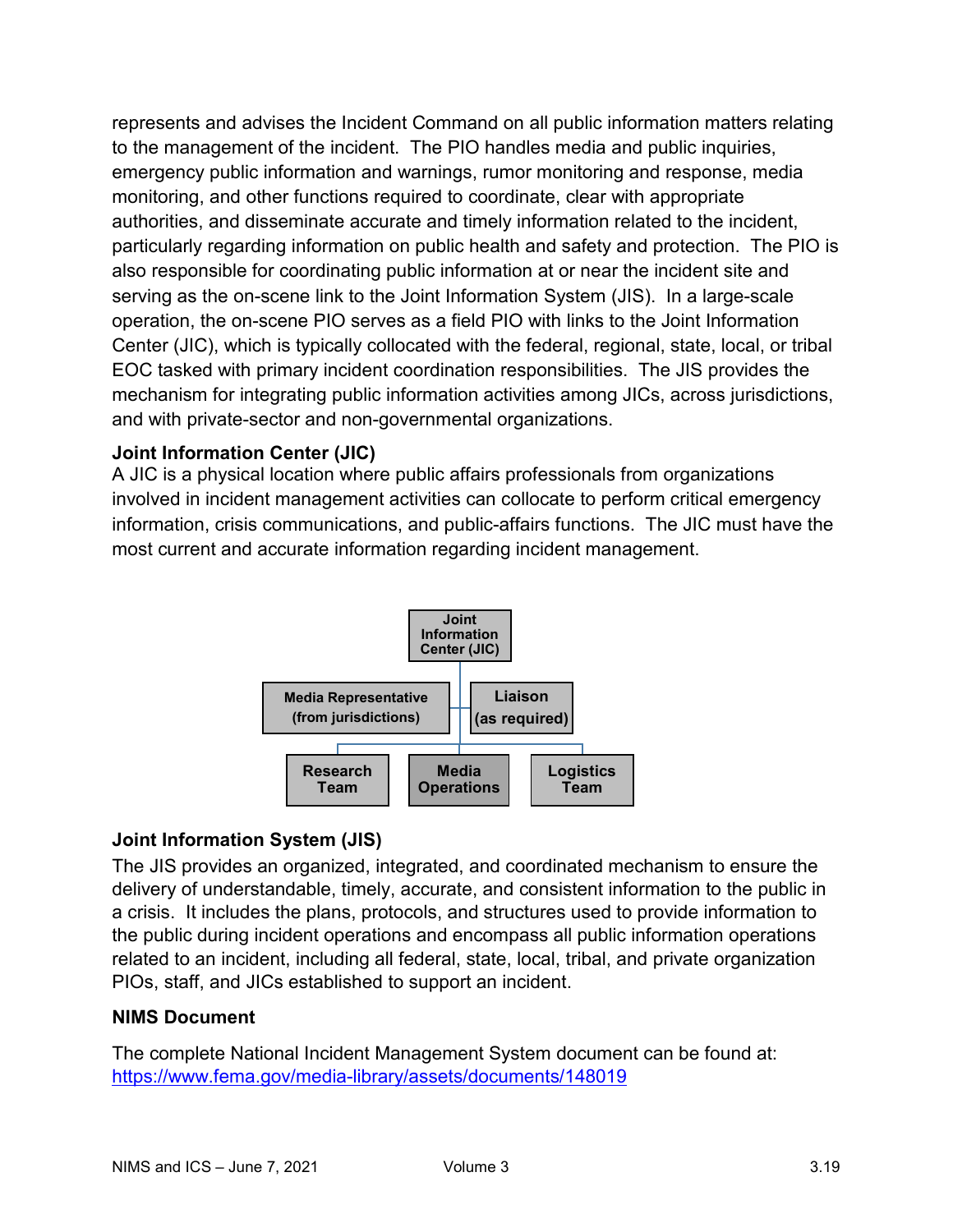# **ICS Forms and Use**

| <b>Standard Form</b><br><b>Title</b>                               | <b>Description</b>                                                                                                                                                                                                                                                                                              |
|--------------------------------------------------------------------|-----------------------------------------------------------------------------------------------------------------------------------------------------------------------------------------------------------------------------------------------------------------------------------------------------------------|
| <b>ICS 200</b><br><b>Incident Action Plan</b><br><b>Cover Page</b> | Indicates the incident name, plan operational period, date<br>prepared, approvals, and attachments (resources,<br>organization, Communications Plan, Medical Plan, and other<br>appropriate information).                                                                                                       |
| <b>ICS 201</b><br><b>Incident Briefing</b>                         | Provides the Incident Command/Unified Command and<br>General Staffs with basic information regarding the incident<br>situation and the resources allocated to the incident. This<br>form also serves as a permanent record of the initial response<br>to the incident.                                          |
| <b>ICS 202</b><br><b>Incident Objectives</b>                       | Describes the basic strategy and objectives for use during<br>each operational period.                                                                                                                                                                                                                          |
| <b>ICS 203</b><br>Organization<br><b>Assignment List</b>           | Provides information on the response organization and<br>personnel staffing.                                                                                                                                                                                                                                    |
| <b>ICS204</b><br><b>Field Assignment</b>                           | Used to information personnel of assignment. After Incident<br>Command/Unified Command approves the objectives, staff<br>members receive the assignment information contained in this<br>form.                                                                                                                  |
| <b>ICS 205</b><br>Incident<br>Communications<br>Plan               | Provides, in one location, information on the assignments for<br>all communication equipment for each operational period.<br>The plan is a summary of information. Information from the<br>Incident Communications Plan on frequency assignments can<br>be placed on the appropriate Assignment form (ICS 204). |
| <b>ICS 206</b><br><b>Medical Plan</b>                              | Provides information on incident medical aid stations,<br>transportation services, hospitals, and medical emergency<br>procedures.                                                                                                                                                                              |
| <b>ICS 209</b><br><b>Incident Status</b><br>Summary                | Summarizes incident information from staff members and<br>external parties and provides information to the PIO for<br>preparation of media releases.                                                                                                                                                            |
| <b>ICS 211</b><br>Check-In/Out List                                | Used to check in personnel and equipment arriving at or<br>departing from the incident. Check-in/out consists of<br>reporting specific information that is recorded on the form.                                                                                                                                |
| <b>ICS 213</b><br><b>General Message</b><br>(Used by)              | Incident dispatchers to record incoming messages that<br>cannot be orally transmitted to the intended recipients.<br>EOC and other incident personnel to transmit messages<br>via radio or telephone to the addressee.<br>Incident personnel to send any message or notification                                |
|                                                                    | that requires hard-copy delivery to other incident<br>personnel.                                                                                                                                                                                                                                                |
| <b>ICS 215</b><br>Operational<br><b>Planning Worksheet</b>         | Documents decisions made concerning resource needs for<br>the next operational period. The Planning Section uses this<br>Worksheet to complete Assignment Lists, and the Logistics                                                                                                                              |